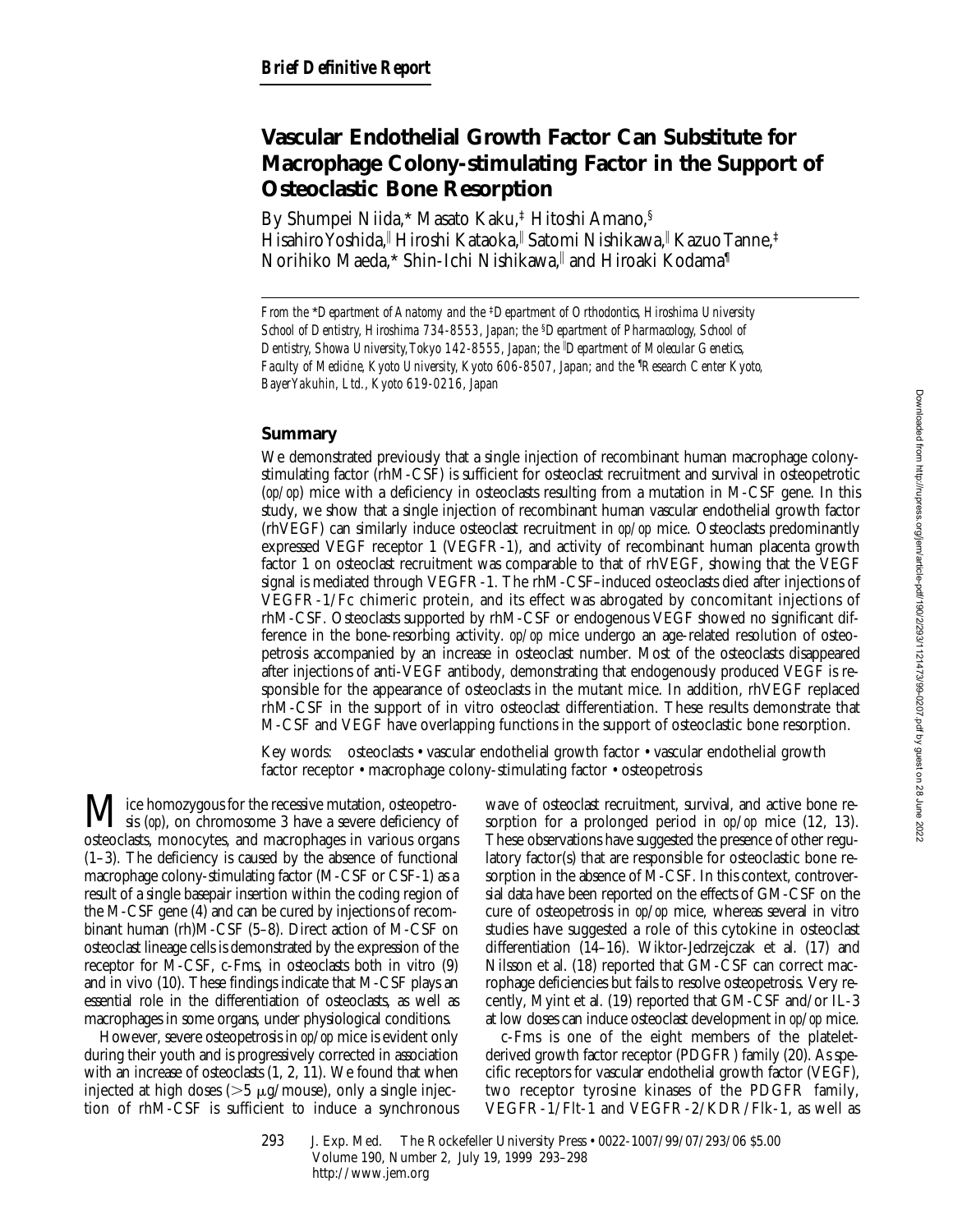neuropilin-1, have been identified (21). In contrast to endothelial cells which express all of the VEGFRs, monocyte/ macrophage lineage cells predominantly express VEGFR-1 (21–23). VEGFR-1 mediates chemotactic response of the cells to VEGF or placenta growth factor 1 (PlGF-1), which shows high homology to VEGF and is expressed in umbilical vein endothelia and placenta (21–26).

Taking note of the close lineage relationship between macrophages and osteoclasts, we show in this study that VEGF can fully compensate for the deficiency of M-CSF in *op*/*op* mice in osteoclastic bone resorption, manifesting a unique type of redundancy in cytokine signaling by using different ligand–receptor combinations. Furthermore, we present evidence that endogenously produced VEGF is responsible for the age-related resolution of osteopetrosis in *op*/*op* mice.

### **Materials and Methods**

*Mice. op/op* mice and their normal littermates  $(+/?)$  were raised in our animal facility as described previously (6, 12). Mice of *op/op* genotype were identified at 11 d of age by the absence of incisor eruption. Male ddY mice were obtained from Saitama Experimental Animals Supply (Sugito, Saitama, Japan).

*Injection of Cytokines, Antibody, and/or VEGFR-1/Fc Chimeric Protein into op/op Mice.* 5 μg of either rhM-CSF (Austral Biologicals), rhVEGF165 (Genzyme Corp.), rhVEGF121 (Genzyme Corp.), or rhPlGF-1 (R&D Systems) was intraperitoneally injected into 12-d-old *op*/*op* mice, and the mice were killed 3 or 7 d after the injection. AFS98 rat anti–mouse c-Fms mAb (27) was intraperitoneally injected at a dosage of 750  $\mu$ g/mouse into mutant mice both 2 h before and 24 h after the cytokine injection, and the mice were killed 3 d after cytokine injection.

In another series of experiments, *op/op* mice were pretreated with a single injection of rhM-CSF at 12 d of age. Starting at 4 d after the pretreatment, 5 mg of either VEGFR-1/Fc chimeric protein (R&D Systems) and/or rhM-CSF was intraperitoneally injected six times at 12-h intervals. The mice were killed 7 d after the pretreatment. As a control for the chimeric protein, human IgG1 (ICN Pharmaceuticals) was injected similarly as above. rhM-CSF alone or together with VEGFR-1/Fc was also consecutively injected six times at 12-h intervals into the mutant mice starting at 12 d of age without pretreatment. Mice were killed 3 d after the onset of the treatment.

Five consecutive injections of  $100 \mu g$  of goat anti-mouse VEGF polyclonal antibody (R&D Systems) at 12-h intervals were given to 2-mo-old *op/op* mice. As a control, goat IgG (Santa Cruz Biotechnology) was injected similarly as above. The last group of mice received a single dose of 5 mg rhVEGF165. All of these mice were killed 3 d after the onset of the treatments.

*Histological Observations. op/op* mice were anesthetized with ether and perfused with 4% periodate-lysine-paraformaldehyde fixative solution (pH 7.4) through descending aorta. Femurs were decalcified in 10% EDTA (pH 7.0) for 4 d and embedded in paraffin. Longitudinal sections (7  $\mu$ m thick) of the median portion of whole femurs were stained for tartrate-resistant acid phosphatase (TRAP) activity as described previously (12, 13) and counterstained with hematoxylin. TRAP-positive cells with two or more nuclei were counted as osteoclasts. Some sections were stained by Mallory's azan staining.

*Immunohistochemical Staining for VEGFRs.* Femurs of 2–3-wk-old  $+/$ ? or *op/op* mice were fixed and embedded in paraffin as described above. Sections  $(5 \mu m)$  thick) of the femurs were immunohistochemically stained with rabbit anti–mouse VEGFR-1

polyclonal antibody (Santa Cruz Biotechnology) or AVAS12 rat anti–mouse VEGFR-2 mAb (28), using Vectastain Elite ABC kits (Vector Laboratories), and counterstained with hematoxylin. Normal rabbit IgG (Santa Cruz Biotechnology) and rat IgG2a (Santa Cruz Biotechnology) were used as controls for the polyclonal and monoclonal antibodies, respectively.

*In Vitro Generation of Osteoclasts.* rhVEGF165 and rhM-CSF were dissolved in fetal bovine serum (FBS) at concentrations of 2  $\mu$ g/ml and 400 ng/ml, respectively. Wells of 96-well plates were coated with  $5 \mu$  of either of the cytokine solutions or FBS and air dried for 30 min. Bone marrow cells obtained from tibias and femurs of 5–8-wk-old male ddY mice were passed through a Sephadex G-10 (Amersham Pharmacia Biotech) column as described by Ly and Mishell (29). Nonadherent cells were plated at a density of 105 cells/well into the cytokine-coated wells and cultured with  $\alpha$ -MEM supplemented with 15% FBS in the absence or presence of 100 ng/ml of recombinant human receptor activator of nuclear factor kB ligand (rhRANKL; PeproTech) for 7 d. The final concentrations of rhVEGF165 and rhM-CSF were 100 and 20 ng/ml, respectively. The cultures were fixed with 4% paraformaldehyde and stained for TRAP as described above. The nonadherent bone marrow cells were also inoculated onto dentine slices with a diameter of 5 mm, placed in the wells of 24-well plates, similarly as described above, and cultured for 7 d. The slices were examined by backscattered electron microscopy as described previously (30).

#### **Results and Discussion**

To examine whether VEGF can compensate for the absence of functional M-CSF in *op/op* mice in the support of osteoclast recruitment, we first injected either rhM-CSF, rhVEGF165, rhVEGF121, or rhPlGF-1 into 12-d-old *op/op* mice. As shown in Table I, a single  $5-\mu g$  injection of any of these factors was sufficient for the osteoclast recruitment in the mutant mice, although the number of osteoclasts recruited by rhVEGFs or rhPlGF-1 was 60–70% of that by rhM-CSF. The antagonistic anti–c-Fms mAb, AFS98 (27), decreased osteoclast recruitment by rhM-CSF to  $\sim$ 25%, but not that by rhVEGFs or rhPlGF-1, confirming that c-Fms mediates the response of osteoclast precursor cells to M-CSF, but not the response to VEGFs or PlGF-1.

As shown in Fig. 1 A, osteoclasts were strongly stained with rabbit anti–mouse VEGFR-1 polyclonal antibody, whereas endothelial cells were weakly positive for VEGFR-1. In contrast, osteoclasts were not stained with AVAS12 anti–mouse VEGFR-2 mAb (28), while endothelial cells were positively stained for VEGFR-2 (Fig. 1 B). Neither normal rabbit IgG (Fig. 1 C) nor rat IgG2a (data not shown) stained any cell types. rhM-CSF–induced osteoclasts in *op/op* mice showed the same staining pattern as described above (data not shown). These results demonstrate that osteoclasts predominantly express VEGFR-1, in a manner similar to monocyte/macrophage lineage cells (22, 23). VEGF121 does not bind neuropilin-1 (21). PlGF-1 binds VEGFR-1, but not VEGFR-2 or neuropilin-1 (21, 22–25). The results that both rhVEGF121 and rhPlGF-1 showed activities comparable to rhVEGF165 in the support of osteoclast recruitment (Table I) confirm that the response of osteoclast precursor cells to VEGF is mediated by VEGFR-1.

Next, we examined the capacity of VEGF and M-CSF to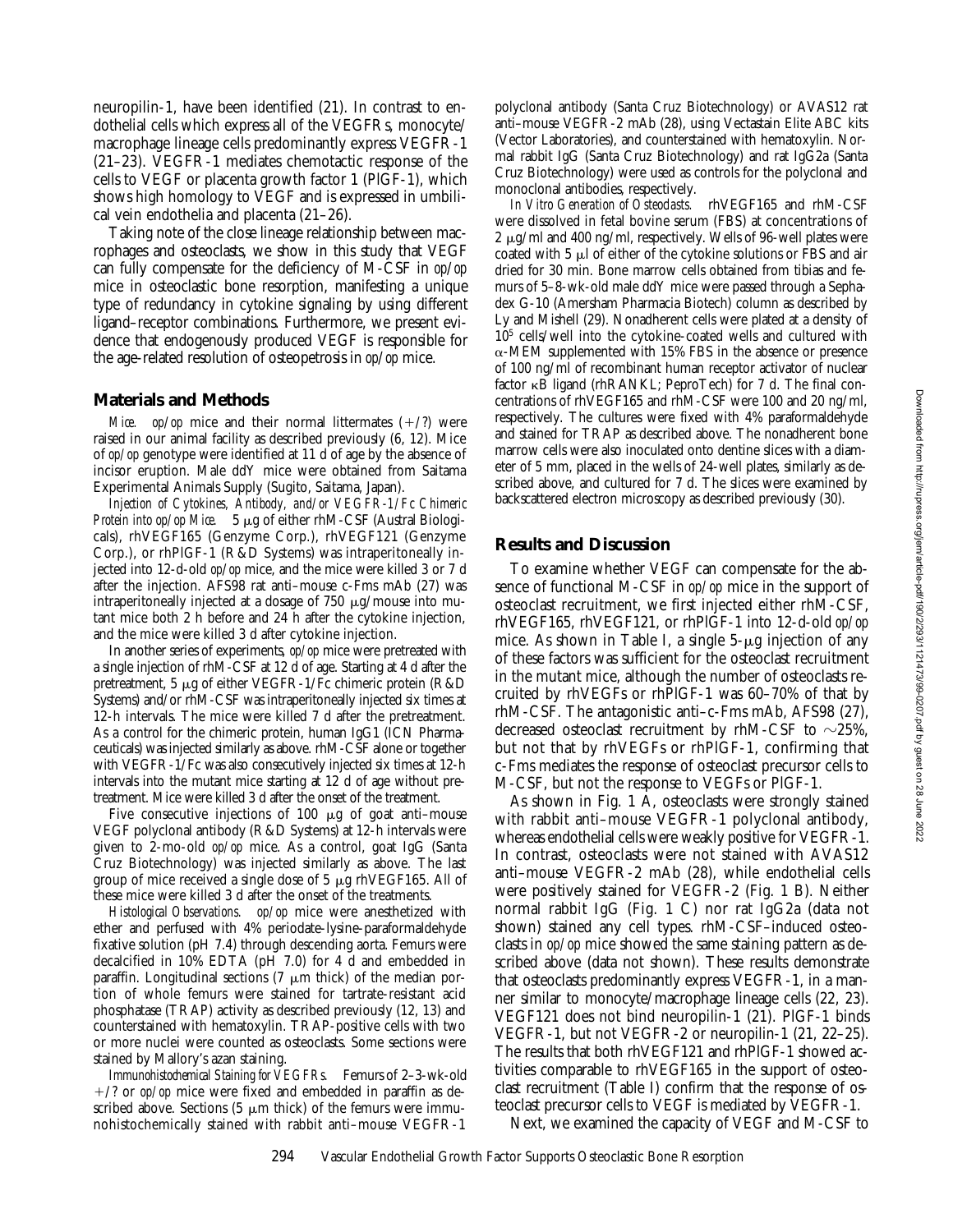| Cytokine         | AFS98 | No. of osteoclasts/section |  |
|------------------|-------|----------------------------|--|
|                  |       | (mean $\pm$ SD)            |  |
| None             |       | $3 \pm 2$                  |  |
| $r$ hM-CSF       |       | $60 \pm 6$                 |  |
| $r$ hM-CSF       | $^+$  | $14 \pm 9$                 |  |
| rhVEGF165        |       | $42 + 1$                   |  |
| rhVEGF165        | $^+$  | $43 \pm 7$                 |  |
| rhVEGF121        |       | $37 \pm 4$                 |  |
| $rh$ $Pl$ $GF-1$ |       | $37 \pm 2$                 |  |
| $rhPIGF-1$       |       | $35 \pm 2$                 |  |
|                  |       |                            |  |

Cytokines were injected at a single dosage of 5 µg into 12-d-old *op/op* mice, and mice were killed 3 d after the injection. AFS98 anti–c-Fms mAb was injected at a dosage of  $750 \mu g/m$ ouse both 2 h before and 24 h after the cytokine injection. Osteoclasts in the longitudinal sections of the median portion of whole femurs were counted. Results represent the mean  $\pm$  SD of six sections from three mice.

support the survival of mature osteoclasts by neutralizing VEGF endogenously produced in *op/op* mice with injections of VEGFR-1/Fc chimeric protein. Consistent with our previous observations (12, 13), osteoclast number reached a plateau at 3 d after a single rhM-CSF injection and was maintained up to day 7 (Tables I and II). Consecutive injections of the chimeric protein at 12-h intervals during days 4–6 decreased osteoclasts to  $\sim$ 25%, whereas injections of human IgG1 did not affect osteoclast number (Table II). In contrast, when rhM-CSF was injected together with VEGFR-1/Fc, osteoclast number increased to the levels observed in mice consecutively injected with rhM-CSF alone. These results indicate that survival of osteoclasts recruited after a single rhM-CSF injection was supported by endogenously produced VEGF in *op/op* mice and that M-CSF can support the survival of mature osteoclasts without the help of VEGF.

We also examined the bone resorption in the femurs of *op/op* mice that had received either a single rhM-CSF injection only or consecutive injections of VEGFR-1/Fc and rhM-CSF in addition to the single rhM-CSF injection. Osteoclasts in the



**Figure 1.** Immunohistochemical staining of femur sections for VEGFRs. Longitudinal sections of femurs of 3-wk-old  $+/$ ? mice were stained with either anti–VEGFR-1 polyclonal antibody (A), AVAS12 anti–VEGFR-2 mAb (B), or rabbit IgG (C). Arrowheads indicate osteoclasts, and arrows indicate endothelial cells. Original magnifications:  $\times$ 238.

**Table II.** *Effect of Injections of VEGFR-1/Fc Chimeric Protein on the Survival of rhM-CSF–recruited Osteoclasts in op/op Mice*

| (mean $\pm$ SD) |
|-----------------|
| $59 \pm 9$      |
| $15 \pm 5$      |
| $65 + 9$        |
| $87 + 9$        |
| $81 + 8$        |
|                 |

 $op$ /op mice were pretreated with a single injection of 5  $\mu$ g rhM/CSF at 12 d of age. 5  $\mu$ g each of VEGFR-1/Fc and/or rhM-CSF or 5  $\mu$ g human IgG1 was consecutively injected six times at 12-h intervals into the mice during 16–18 d of age. Osteoclasts in the longitudinal sections of the median portion of whole femurs were counted. Results represent the mean  $\pm$  SD of six sections from three mice.

former group of mice are thought to perform their functions with the support of endogenous VEGF, whereas those in the latter rely on exogenous rhM-CSF. As reported previously (12), resorption of a massive amount of bone trabeculae and replacement with bone marrow in femurs were apparent by 7 d after a single rhM-CSF injection (Fig. 2, A and B). Bone resorption was also similarly observed in the latter group of mice (Fig. 2 C). These observations show that both M-CSF and VEGF can support the bone-resorbing function of osteoclasts.

The above finding that VEGF is endogenously produced at levels sufficient for the survival of mature osteoclasts and expression of their functions prompted us to confirm that rhM-CSF can induce osteoclast recruitment without the help of endogenous VEGF. As shown in Table III, twice the number of osteoclasts were recruited by multiple injections of rhM-CSF compared with a single injection. Con-



**Figure 2.** Resorption of bone trabeculae in the femurs of *op/op* mice by osteoclasts with the support of endogenous VEGF or exogenous rhM-CSF. The treatment was started at 12 d of age, and the mice were killed at 19 d of age. Longitudinal sections of femurs were stained by Mallory's azan. Each micrograph represents a group of femurs from three animals. (A) No injection;  $(B)$  a single injection of  $5 \mu g$  rhM-CSF at 12 d of age; (C) a single injection of 5 mg rhM-CSF at 12 d of age, and six consecutive injections of  $5 \mu$ g each of VEGFR-1/Fc chimeric protein and rhM-CSF at 12-h intervals during 16 and 18 d of age. Original magnifications:  $\times$  20.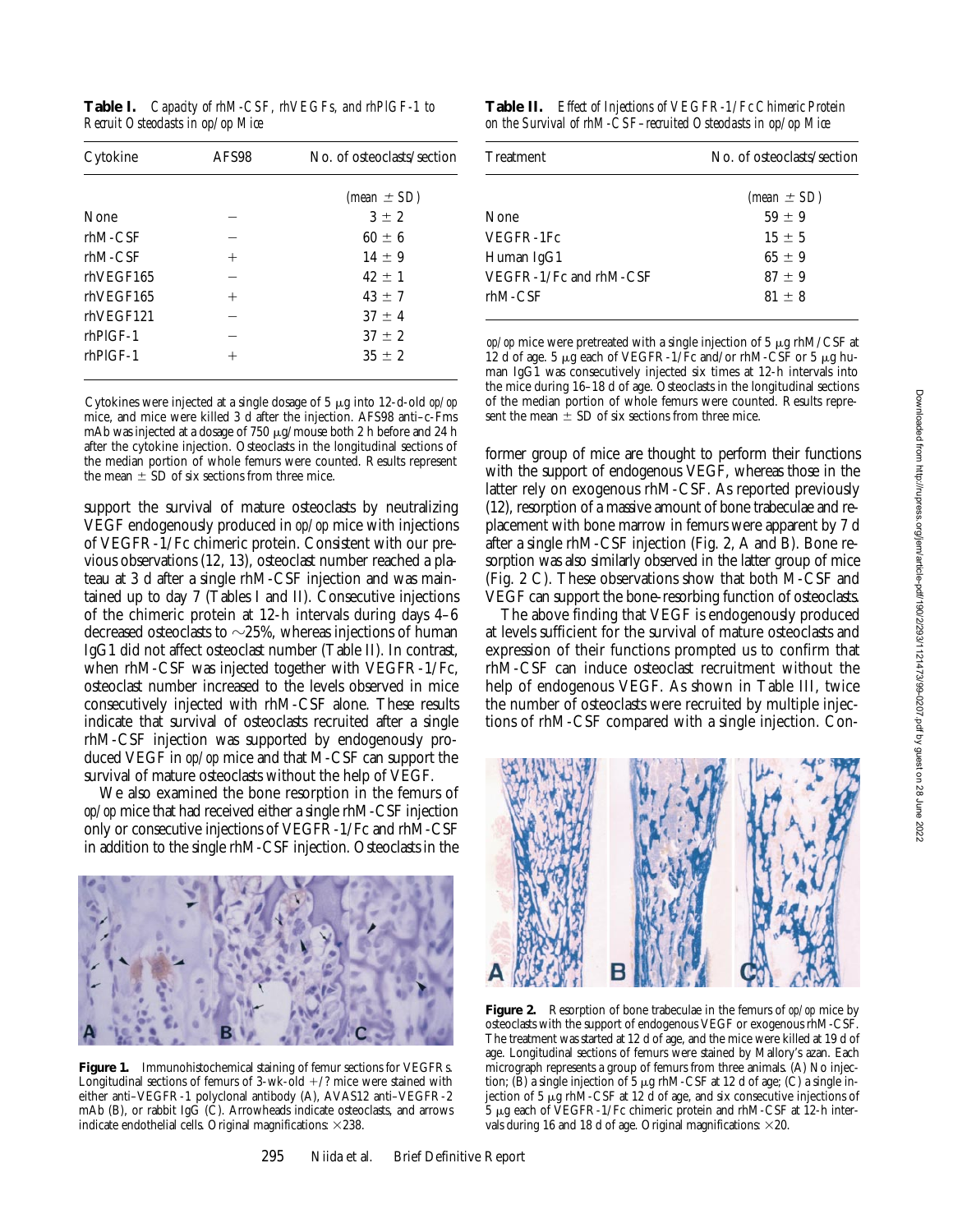| <b>Treatment</b>       | No. of<br>injections | No. of<br>osteoclasts/section |
|------------------------|----------------------|-------------------------------|
|                        |                      | (mean $\pm$ SD)               |
| None                   | $\mathbf{0}$         | $3 \pm 2$                     |
| $rhM$ -CSF             | 1                    | $56 \pm 9$                    |
| $rhM$ -CSF             | 6                    | $108 \pm 11$                  |
| rhM-CSF and VEGFR-1/Fc | 6                    | $101 \pm 7$                   |

The treatments of *op/op* mice began at 12 d of age. They received either a single injection of  $\frac{2}{5}$   $\mu$ g rhM-CSF or six consecutive injections of  $5 \mu$ g rhM-CSF alone or together with 5  $\mu$ g VEGFR-1/Fc at 12-h intervals, and were killed at 3 d after the onset of the treatments. Osteoclasts in the longitudinal sections of the median portion of whole femurs were counted. Results represent the mean  $\pm$  SD of six sections from three mice.

comitant injections of VEGFR-1/Fc with rhM-CSF did not affect osteoclast recruitment. These results are the first unequivocal demonstration of the capacity of M-CSF to support in vivo osteoclast differentiation.

It became clear that M-CSF supports osteoclast differentiation in cooperation with osteoclast differentiation factor (ODF)/osteoprotegerin ligand (OPGL)/TNF-related activation-induced cytokine (TRANCE)/RANKL (31, 32). We examined whether rhVEGF165 can replace rhM-CSF in osteoclast generation in in vitro culture of nonadherent bone marrow cells. Consistent with previous observations (31, 32), no TRAP-positive cells appeared in the presence of rhM-CSF or rhRANKL alone (data not shown). rhVEGF165 alone also failed to support the osteoclast differentiation (Fig. 3 A). A combination of rhVEGF165 and rhRANKL supported the generation of TRAP-positive cells (Fig. 3 B), al-



Figure 3. Ability of VEGF to support in vitro generation of osteoclasts. Nonadherent bone marrow cells were cultured in the presence of rhVEGF165 alone (A), rhVEGF165 and rhRANKL (B and D), or rhM-CSF and rhRANKL (C and E) in the wells of 96-well plates (A–C) or on dentine slices (D and E) for 7 d. The cultures were either stained for TRAP activity (A–C) or examined by backscattered electron microscopy (D and E). Arrows in D indicate small resorption lacunae. Original magnifications (A–C):  $\times$ 25. Bars (D and E): 50 µm.

though the cells were significantly smaller in size than those generated in the presence of rhM-CSF and rhRANKL (Fig. 3 C). Consequently, the osteoclasts supported by rhVEGF165 and rhRANKL formed smaller resorption lacunae than those supported by rhM-CSF and rhRANKL (Fig. 3, D and E). These results demonstrate that VEGF can indeed support osteoclast differentiation in cooperation with ODF/OPGL/ TRANCE/RANKL.

Finally, we examined whether progressive correction of osteopetrosis with age accompanied by an increase of osteoclasts in *op/op* mice (1, 2, 11) is due to endogenously produced VEGF. As shown in Fig. 4 A, a significantly larger number of small osteoclasts with 2–3 nuclei was observed in the femurs of 2-mo-old  $op/op$  mice (28  $\pm$  1 osteoclasts/section) compared with those of 2-wk-old mutants (Tables I and III), even though the size of the femur sections of the older animals was  $\sim$ 1.6 times larger than that of younger ones. In addition, TRAP-positive mononuclear cells were frequently observed in the marrow space. Five consecutive injections of 100 mg goat anti-VEGF polyclonal antibody at 12-h intervals



**Figure 4.** Dependence of osteoclasts in the femurs of 2-mo-old *op/op* mice on endogenously produced VEGF. The mice were killed 3 d after the onset of the treatment. Longitudinal sections of femurs were stained for TRAP activity and counterstained with hematoxylin. Each micrograph represents a group of femurs from three animals. Arrows in B indicate mononuclear TRAP-positive cells. (A) No injection; (B) five consecutive injections of 100  $\mu$ g anti-VEGF polyclonal antibody at 12-h intervals; (C) a single injection of 5  $\mu$ g rhVEGF165. Original magnifications:  $\times$ 103.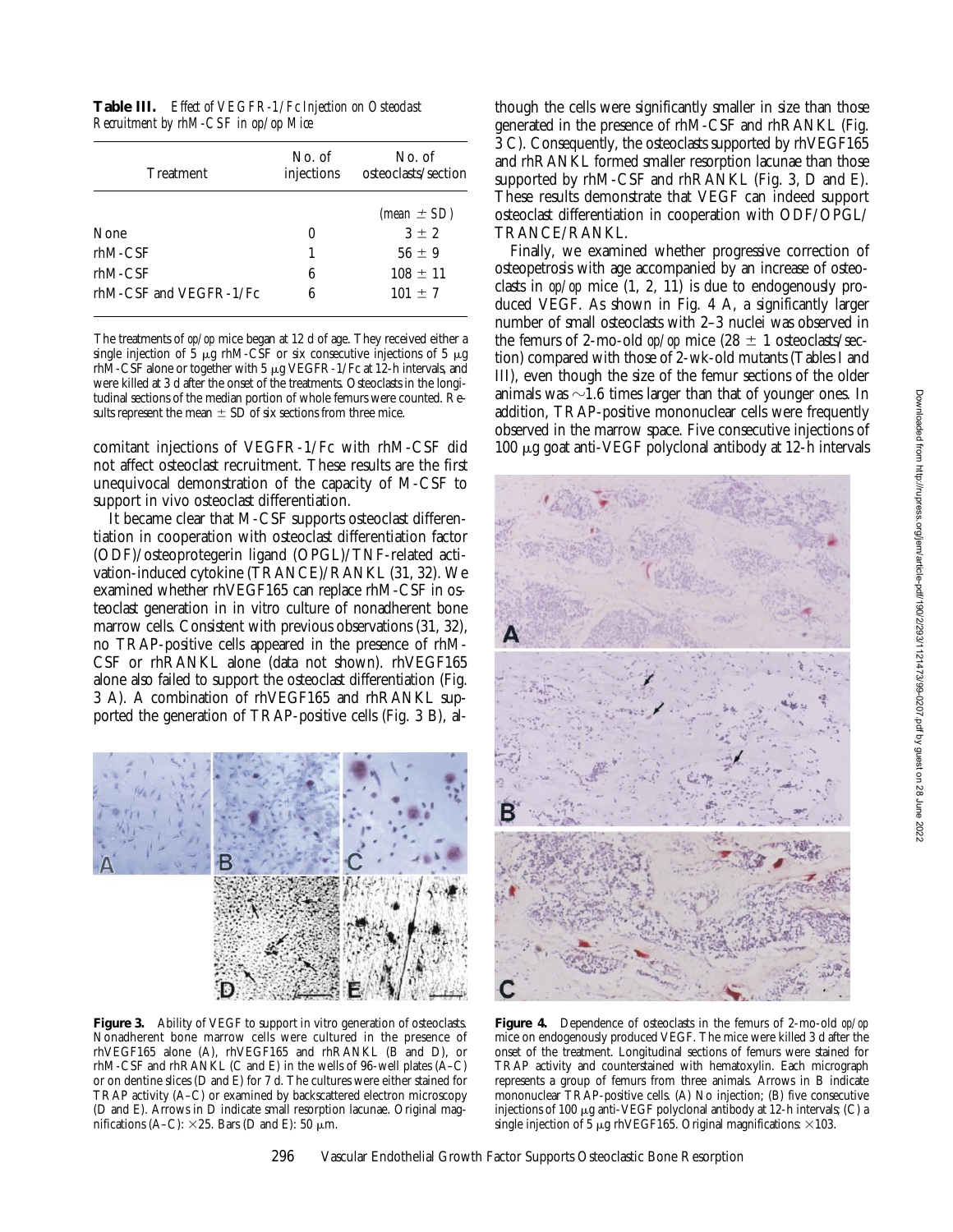significantly decreased osteoclast number ( $4 \pm 2$  osteoclasts/ section; Fig. 4 B). Injections of goat IgG did not affect osteoclast number (data not shown). VEGFR-1/Fc injections according to the protocol applied to 2-wk-old mutant mice (Table II) failed to show any noticeable effect on osteoclast number (data not shown). A single injection of 5  $\mu$ g rhVEGF165 induced further recruitment of osteoclasts (64  $\pm$ 5 osteoclasts/section; Fig. 4 C), indicating that VEGF levels in the femurs of 2-mo-old *op/op* mice are still insufficient to recruit osteoclasts at maximum level. These results demonstrate that VEGF is responsible for the spontaneous osteoclast recruitment in the absence of functional M-CSF in *op/op* mice. Changes in osteoclast number with the age and difference in the amount of VEGFR-1/Fc required to neutralize endogenous VEGF activity in 2-wk- and 2-mo-old animals suggest higher levels of VEGF production in older mutant mice, although the possibility that sensitivity of osteoclast precursors to VEGF changes with age cannot be ruled out.

This study demonstrates that M-CSF and VEGF can play almost entirely overlapping roles in osteoclastic bone resorption. The presence of either of the cytokines was sufficient to support all the processes of osteoclastic bone resorption, i.e., the differentiation of osteoclasts and their survival and active bone resorption, representing a unique type of redundancy of cytokine signaling. However, osteoclasts generated in vitro with the support of rhVEGF165 and rhRANKL were significantly smaller in size and formed smaller resorption lacunae compared with those supported by rhM-CSF and rhRANKL. Osteoclasts observed in 2-moold *op/op* mice had only two to three nuclei. Nevertheless, our data indicated that progressive correction of osteopetrosis in *op/op* mice is due to endogenously produced VEGF.

It has been well established that VEGF is a key regulator of vasculogenesis (21). Osteoclastic bone resorption and concomitant bone marrow formation are closely associated with active neovascularization (8, 33), and osteoblasts have been reported to produce VEGF (34). Our results indicate that

VEGF is produced in *op/op* mice at levels sufficient for the survival and functioning of mature osteoclasts, but not for their recruitment at maximal levels. The finding that mice lacking a single VEGF allele die in utero with aberrant blood vessel formation in the yolk sac and embryo indicates that VEGF is produced at threshold levels for endothelial cell proliferation (35, 36). Furthermore, mice expressing the VEGFR-1 lacking the tyrosine kinase domain (26) had no appreciable abnormality in osteoclastic bone resorption (M. Shibuya, The University of Tokyo, personal communication). Therefore, M-CSF seems to play a dominant role in osteoclastic bone resorption under physiological conditions.

Macrophages from mice with kinase-deficient VEGFR-1 exhibit a defect in their migratory response to VEGF (26). The common feature of predominant expression of VEGFR-1 in monocytes and macrophages (21–23) and in osteoclasts may provide further support for the view of shared origin of these cells. We found previously that multiple injections of rhM-CSF are required for macrophage recruitment in the femurs of *op/op* mice (12, 13). In the present study, we also failed to find any sign of macrophage recruitment in the femurs after a single injection of rhVEGFs or rhPlGF-1 (data not shown). These observations may suggest that macrophage lineage cells are less sensitive to M-CSF, VEGFs, and PlGF-1 compared with osteoclast precursors or more probably that macrophage precursors are more strictly dependent on the continuous presence of M-CSF.

The function of VEGFR-1 as a mediator of mitogenic response of endothelial cells to VEGF has yet to be clearly identified, although unequivocal evidence for such a role of VEGFR-2 has accumulated (21). The phenotypes of the mice with VEGFR-1 deficiency (37) and those expressing kinase-deficient VEGFR-1 (29) strongly suggest the role of VEGFR-1 in the negative regulation of endothelial growth in embryonic angiogenesis. Therefore, it is of interest to compare the VEGFR-1 signaling in osteoclasts and their precursor cells with that in endothelial cells.

We wish to thank Drs. M. Shibuya and S.-I. Hayashi for valuable information and suggestions, and Drs. S. Yamada and Y. Ishiduka for encouragement. We also thank Drs. S. Kawasoko, K. Suzuki, and M. Kawahara for technical assistance, and K. Yamashita for secretarial assistance.

Address correspondence to Shumpei Niida or Norihiko Maeda, Department of Anatomy, Hiroshima University School of Dentistry, 1-2-3 Kasumi, Minami-ku, Hiroshima 734-8553, Japan. Phone: 81-82-257- 5621; Fax: 81-82-257-5621; E-mail: sniida@ipc.hiroshima-u.ac.jp

*Submitted: 9 February 1999 Revised: 19 May 1999 Accepted: 25 May 1999*

## **References**

- 1. Marks, S.C., Jr., and P.W. Lane. 1976. Osteopetrosis, a new recessive skeletal mutation on chromosome 12 of the mouse. *J. Hered.* 67:11–18.
- 2. Marks, S.C., Jr. 1982. Morphological evidence of reduced bone resorption in osteopetrotic (*op*) mice. *Am. J. Anat.* 163:157–167.
- 3. Wiktor-Jedrzejczak, W., A. Ahmed, C. Szczylik, and R.R. Skelly. 1982. Hematological characterization of congenital osteopetrosis in *op/op* mouse. *J. Exp. Med.* 156:1516–1527.
- 4. Yoshida, H., S. Hayashi, T. Kunisada, M. Ogawa, S. Nishikawa, H. Okumura, T. Sudo, L.D. Shultz, and S.-I. Nishikawa. 1990.

The murine mutation osteopetrosis is in the coding region of the macrophage colony stimulating factor gene. *Nature.* 345:442–444.

- 5. Felix, R., M.G. Cecchini, and H. Fleisch. 1990. Macrophage colony-stimulating factor restores in vivo bone resorption in the *op/op* osteopetrotic mouse. *Endocrinology.* 127:2592–2594.
- 6. Kodama, H., A. Yamasaki, M. Nose, S. Niida, Y. Ohgame, M. Abe, M. Kumegawa, and T. Suda. 1991. Congenital osteoclast deficiency in osteopetrotic (*op/op*) mice is cured by injections of macrophage colony-stimulating factor. *J. Exp. Med.* 173:269–272.
- 7. Wiktor-Jedrzejczak, W., E. Urbanowska, S.L. Aukerman, J.W.